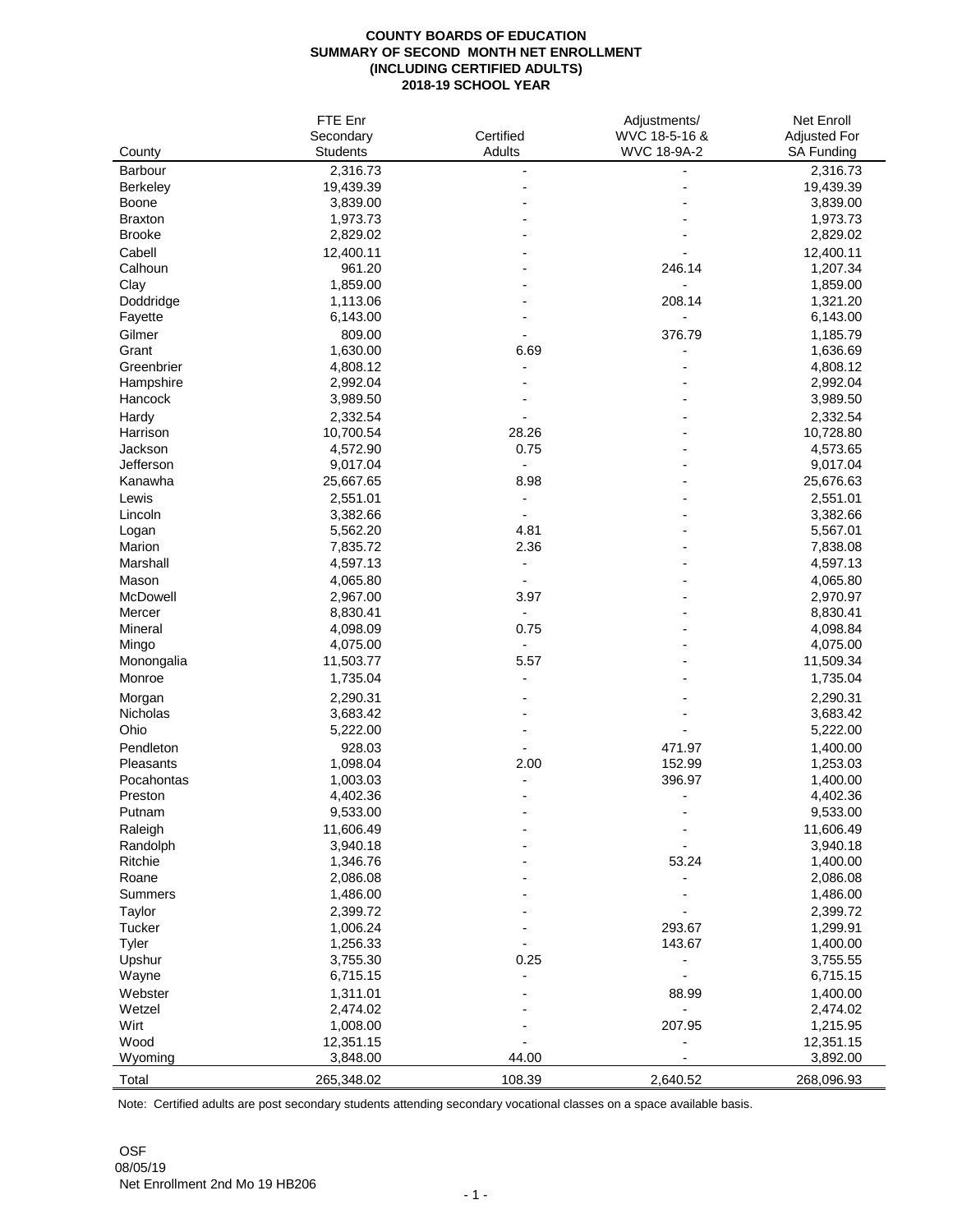## **COUNTY BOARDS OF EDUCATION COMPARISION OF SECOND MONTH NET ENROLLMENT (INCLUDING CERTIFIED ADULTS) 2017-18 AND 2018-19 SCHOOL YEARS**

|                      | 2017-18                                  | 2018-19                                  |                     |                      |
|----------------------|------------------------------------------|------------------------------------------|---------------------|----------------------|
|                      | <b>Net Enroll</b>                        | <b>Net Enroll</b>                        |                     |                      |
| County               | <b>Adjusted For</b><br><b>SA Funding</b> | <b>Adjusted For</b><br><b>SA Funding</b> | Difference          | Pct.<br>Change       |
| <b>Barbour</b>       | 2,299.10                                 | 2,316.73                                 | 17.63               | 0.77%                |
| <b>Berkeley</b>      | 19,245.65                                | 19,439.39                                | 193.74              | 1.01%                |
| <b>Boone</b>         | 4,011.99                                 | 3,839.00                                 | (172.99)            | $-4.31%$             |
| <b>Braxton</b>       | 1,998.10                                 | 1,973.73                                 | (24.37)             | $-1.22%$             |
| <b>Brooke</b>        | 2,935.00                                 | 2,829.02                                 | (105.98)            | $-3.61%$             |
| Cabell               | 12,697.68                                | 12,400.11                                | (297.57)            | $-2.34%$             |
| Calhoun              | 1,137.18                                 | 1,207.34                                 | 70.16               | 6.17%                |
| Clay                 | 1,922.00                                 | 1,859.00                                 | (63.00)             | $-3.28%$             |
| Doddridge<br>Fayette | 1,204.21<br>6,365.50                     | 1,321.20<br>6,143.00                     | 116.99<br>(222.50)  | 9.71%<br>$-3.50%$    |
| Gilmer               | 1,082.49                                 |                                          | 103.30              | 9.54%                |
| Grant                | 1,658.06                                 | 1,185.79<br>1,636.69                     | (21.37)             | $-1.29%$             |
| Greenbrier           | 4,897.00                                 | 4,808.12                                 | (88.88)             | $-1.81%$             |
| Hampshire            | 3,149.40                                 | 2,992.04                                 | (157.36)            | $-5.00%$             |
| <b>Hancock</b>       | 4,086.00                                 | 3,989.50                                 | (96.50)             | $-2.36%$             |
| Hardy                | 2,340.12                                 | 2,332.54                                 | (7.58)              | $-0.32%$             |
| Harrison             | 10,748.80                                | 10,728.80                                | (20.00)             | $-0.19%$             |
| Jackson              | 4,650.32                                 | 4,573.65                                 | (76.67)             | $-1.65%$             |
| Jefferson            | 9,145.14                                 | 9,017.04                                 | (128.10)            | $-1.40%$             |
| Kanawha              | 26,234.08                                | 25,676.63                                | (557.45)            | $-2.12%$             |
| Lewis                | 2,565.11                                 | 2,551.01                                 | (14.10)             | $-0.55%$             |
| Lincoln              | 3,458.14                                 | 3,382.66                                 | (75.48)             | $-2.18%$             |
| Logan                | 5,807.95                                 | 5,567.01                                 | (240.94)            | $-4.15%$             |
| Marion<br>Marshall   | 8,004.90<br>4,662.26                     | 7,838.08<br>4,597.13                     | (166.82)            | $-2.08%$<br>$-1.40%$ |
|                      |                                          |                                          | (65.13)             |                      |
| Mason<br>McDowell    | 4,164.12<br>3,056.74                     | 4,065.80<br>2,970.97                     | (98.32)<br>(85.77)  | $-2.36%$<br>$-2.81%$ |
| Mercer               | 8,932.23                                 | 8,830.41                                 | (101.82)            | $-1.14%$             |
| <b>Mineral</b>       | 4,095.96                                 | 4,098.84                                 | 2.88                | 0.07%                |
| Mingo                | 4,200.40                                 | 4,075.00                                 | (125.40)            | $-2.99%$             |
| Monongalia           | 11,591.60                                | 11,509.34                                | (82.25)             | $-0.71%$             |
| Monroe               | 1,778.90                                 | 1,735.04                                 | (43.86)             | $-2.47%$             |
| Morgan               | 2,328.42                                 | 2,290.31                                 | (38.11)             | $-1.64%$             |
| <b>Nicholas</b>      | 3,733.50                                 | 3,683.42                                 | (50.08)             | $-1.34%$             |
| Ohio                 | 5,268.50                                 | 5,222.00                                 | (46.50)             | $-0.88%$             |
| Pendleton            | 1,314.14                                 | 1,400.00                                 | 85.86               | 6.53%                |
| <b>Pleasants</b>     | 1,180.16                                 | 1,253.03                                 | 72.87               | 6.17%                |
| Pocahontas           | 1,400.00                                 | 1,400.00                                 |                     | 0.00%                |
| Preston<br>Putnam    | 4,515.04<br>9,623.85                     | 4,402.36<br>9,533.00                     | (112.68)<br>(90.85) | $-2.50%$<br>$-0.94%$ |
| Raleigh              | 11,979.38                                | 11,606.49                                | (372.89)            | $-3.11%$             |
| Randolph             | 4,028.23                                 | 3,940.18                                 | (88.05)             | $-2.19%$             |
| Ritchie              | 1,444.62                                 | 1,400.00                                 | (44.62)             | $-3.09%$             |
| Roane                | 2,225.02                                 | 2,086.08                                 | (138.94)            | $-6.24%$             |
| <b>Summers</b>       | 1,518.00                                 | 1,486.00                                 | (32.00)             | $-2.11%$             |
| Taylor               | 2,429.26                                 | 2,399.72                                 | (29.54)             | $-1.22%$             |
| <b>Tucker</b>        | 1,186.24                                 | 1,299.91                                 | 113.67              | 9.58%                |
| Tyler                | 1,314.28                                 | 1,400.00                                 | 85.72               | 6.52%                |
| Upshur               | 3,760.38                                 | 3,755.55                                 | (4.83)              | $-0.13%$             |
| Wayne                | 6,986.13                                 | 6,715.15                                 | (270.98)            | $-3.88%$             |
| Webster              | 1,381.07                                 | 1,400.00                                 | 18.93               | 1.37%                |
| Wetzel               | 2,531.00                                 | 2,474.02                                 | (56.98)             | $-2.25%$             |
| Wirt<br>Wood         | 1,124.48<br>12,571.65                    | 1,215.95<br>12,351.15                    | 91.47<br>(220.50)   | 8.13%<br>$-1.75%$    |
| Wyoming              | 3,984.38                                 | 3,892.00                                 | (92.38)             | $-2.32%$             |
|                      |                                          |                                          |                     |                      |
| Total                | 271,953.85                               | 268,096.93                               | (3,856.93)          | $-1.42%$             |

OSF

08/05/19

Net Enrollment 2nd Mo 19 HB206 - 2 -